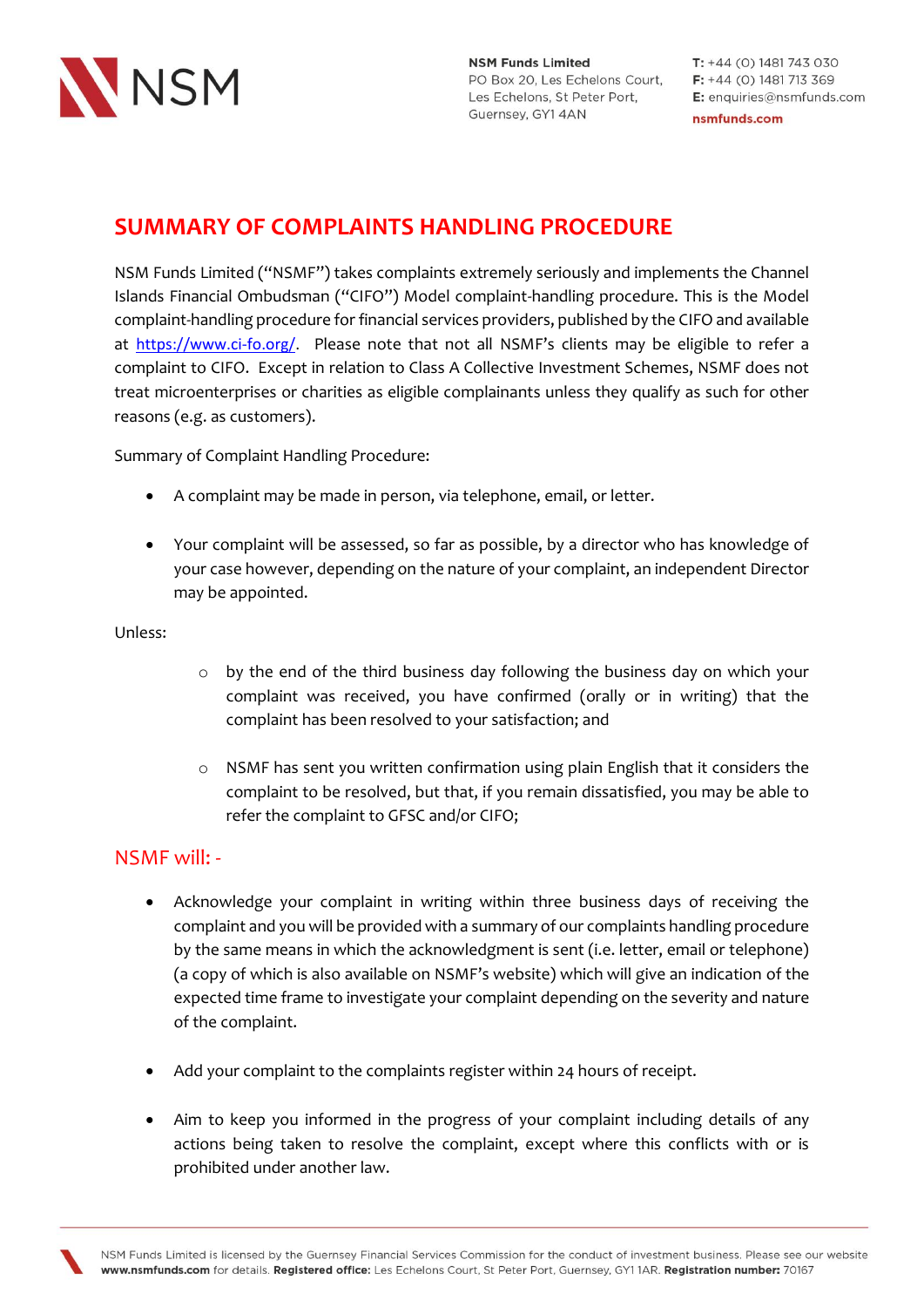

- Consider if your complaint is deemed as significant or non-significant under The Licensees (Conduct of Business) Rules and Guidance 2021. Definition of a "Significant Complaint" is a complaint alleging a breach of the Law, mala fides, malpractice, or impropriety, or repetition or recurrence of a matter previously complained of, whether significant or otherwise.
- Consider notification to its regulator, (the Guernsey Financial Services Commission). NSMF is obliged to notify its regulator of any Significant Complaints within 14 days of becoming aware of a Significant Compliant.
- Any non-significant complaint that remains unsettled for longer than three months, must also be notified by NSMF to its regulator.
- Provide you with a full response to your complaint within eight (8) weeks from receipt of the first complaint and in any event within three  $(3)$  months from receipt of the first complaint, if extra time is required contact will be made with you to advise you of the reason.
- NSMF aims to resolve all complaints within 8 weeks of receipt.
- Any final response sent will:
	- o accept your complaint and offer any appropriate redress and/or remedy; or
	- o offer redress and/or remedy without accepting your complaint; or
	- o reject your complaint and give clear reasons for doing so.
- The final response will also tell/remind you that if you remain dissatisfied, you:
	- o can refer the complaint to NSMF's regulator; and you
	- o may in certain circumstances be able to refer the complaint to CIFO, in which case you
		- must refer the complaint to CIFO within 6 months of the final response, giving the date the 6 months expires; and you
			- must also contact CIFO within 6 years of the event complained about or (if later) 2 years of when you could reasonably have been expected to become aware that you had a reason to complain.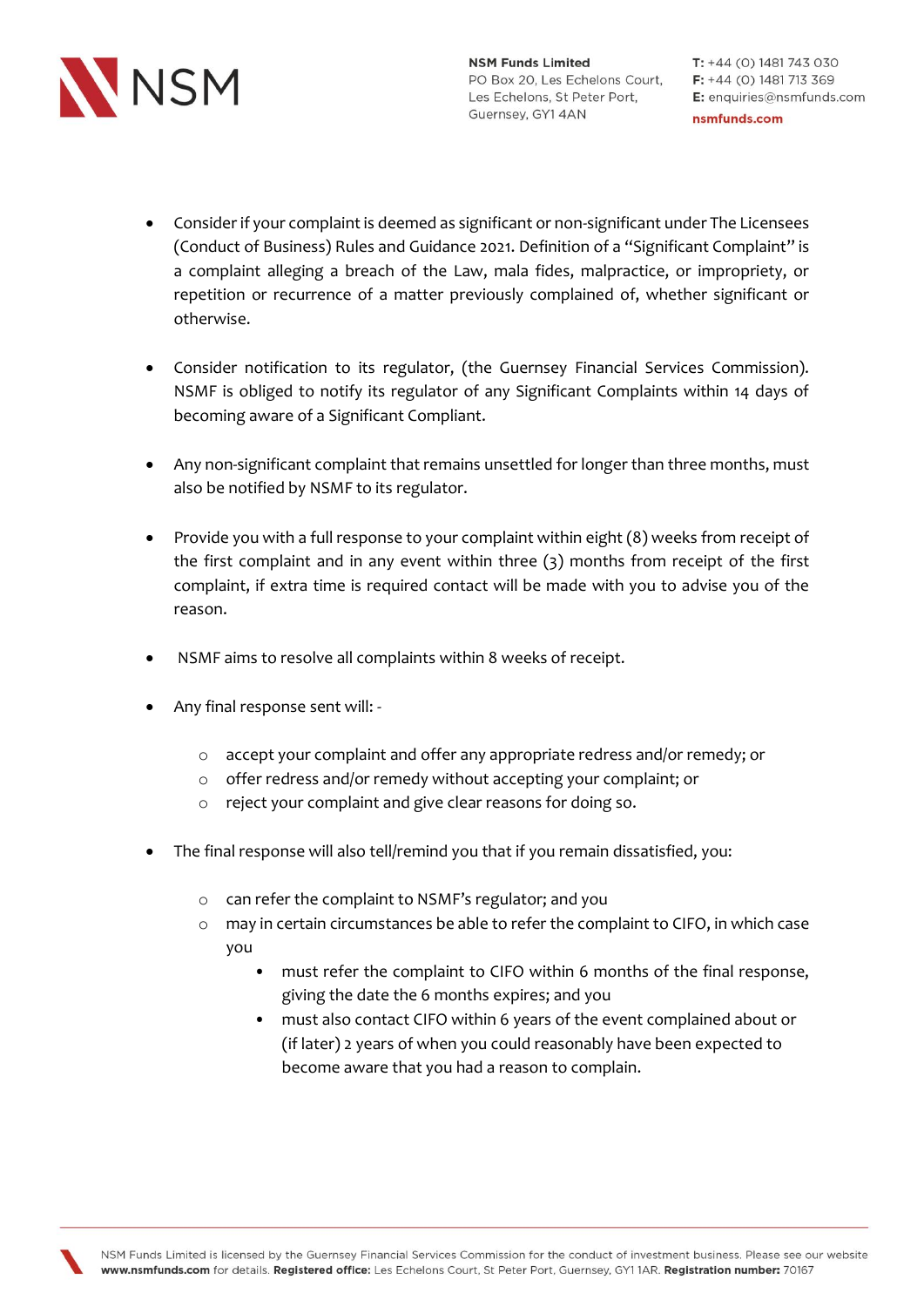

**NSM Funds Limited** PO Box 20, Les Echelons Court. Les Echelons, St Peter Port, Guernsey, GY1 4AN

 $T: +44(0)$  1481 743 030  $F: +44(0)$  1481 713 369 E: enquiries@nsmfunds.com nsmfunds.com

## Approach

- Where a substantive response has been given by NSMF in relation to your complaint or significant complaint and unless you have indicated that the response is unsatisfactory, NSMF is entitled to treat the complaint as settled and resolved after the expiry of 4 weeks from the date of its response.
- NSMF will consider a complaint as closed in any of these circumstances:
	- o after an offer of redress or remedy has been made, accepted, and put into effect; or
	- o after a final response has been sent rejecting your complaint and 6 months have passed without the complaint being referred to GFSC and/or CIFO.
- When NSMF deems the complaint as resolved, communication will be made to the complainant to advise them that NSMF has now considered the complaint as closed.
- You may also inform the Guernsey Financial Services Commission directly of your complaint, including in the event that your complaint has not been resolved within the prescribed period.

The contact details for the Guernsey Financial Services Commission are as follows:

The Guernsey Financial Services Commission PO Box 128 Glategny Court Glategny Esplanade St Peter Port Guernsey GY1 3HQ

Guernsey local phone: 01481 712706 International phone: +44 1481 712706 Website: [www.gfsc.gg](http://www.gfsc.gg/)

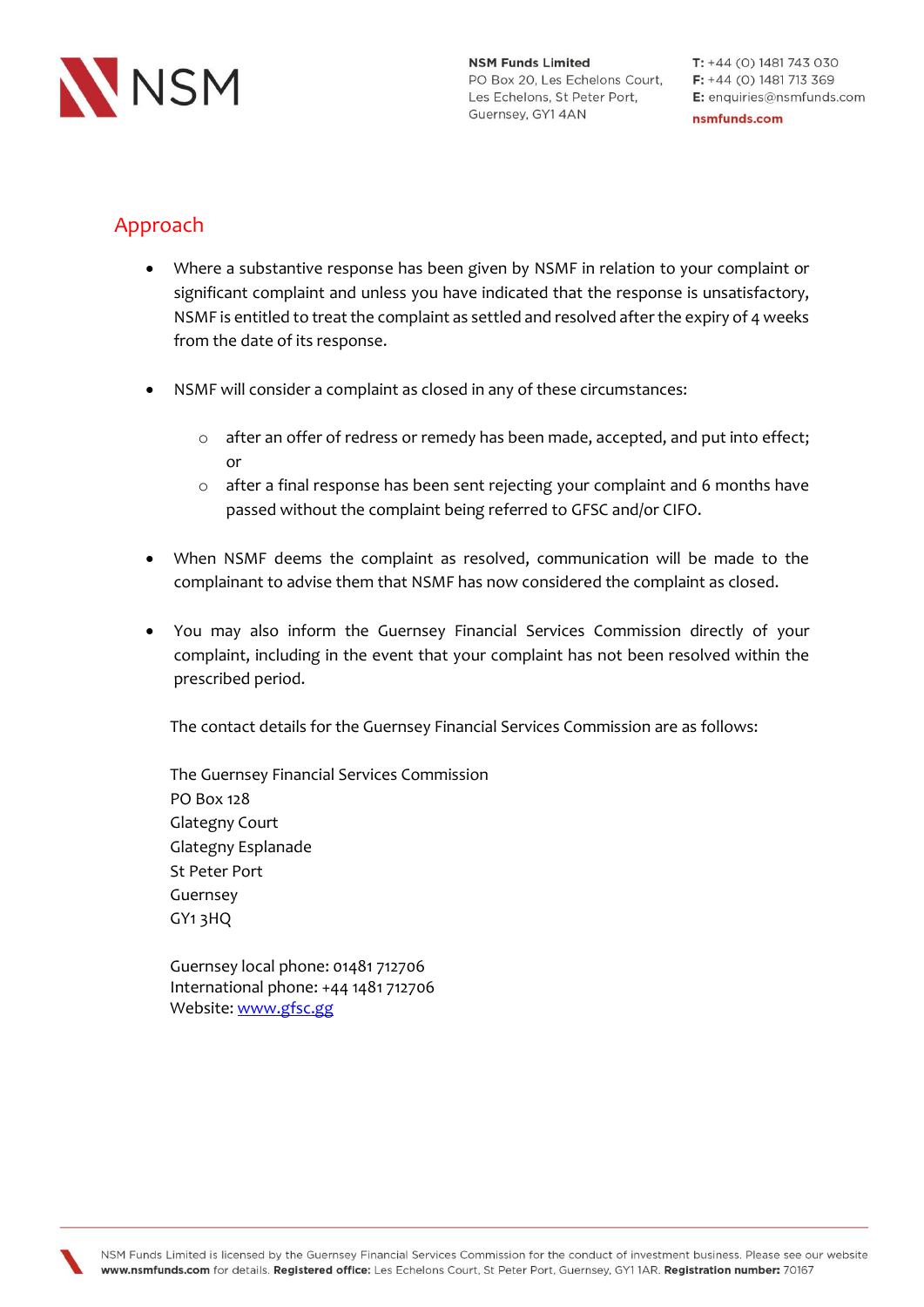

**NSM Funds Limited** PO Box 20, Les Echelons Court, Les Echelons, St Peter Port, Guernsey, GY1 4AN

 $T: +44(0)$  1481 743 030 F: +44 (0) 1481 713 369 E: enquiries@nsmfunds.com

nsmfunds.com

The contact details for CIFO are:

Channel Islands Financial Ombudsman (CIFO) PO Box 114 Jersey Channel Islands JE4 9QG

Email: [enquiries@ci-fo.org](mailto:enquiries@ci-fo.org) Website: [www.ci-fo.org](http://www.ci-fo.org/) Jersey local phone: 01534 748610 Guernsey local phone: 01481 722218 International phone: +44 1534 748610